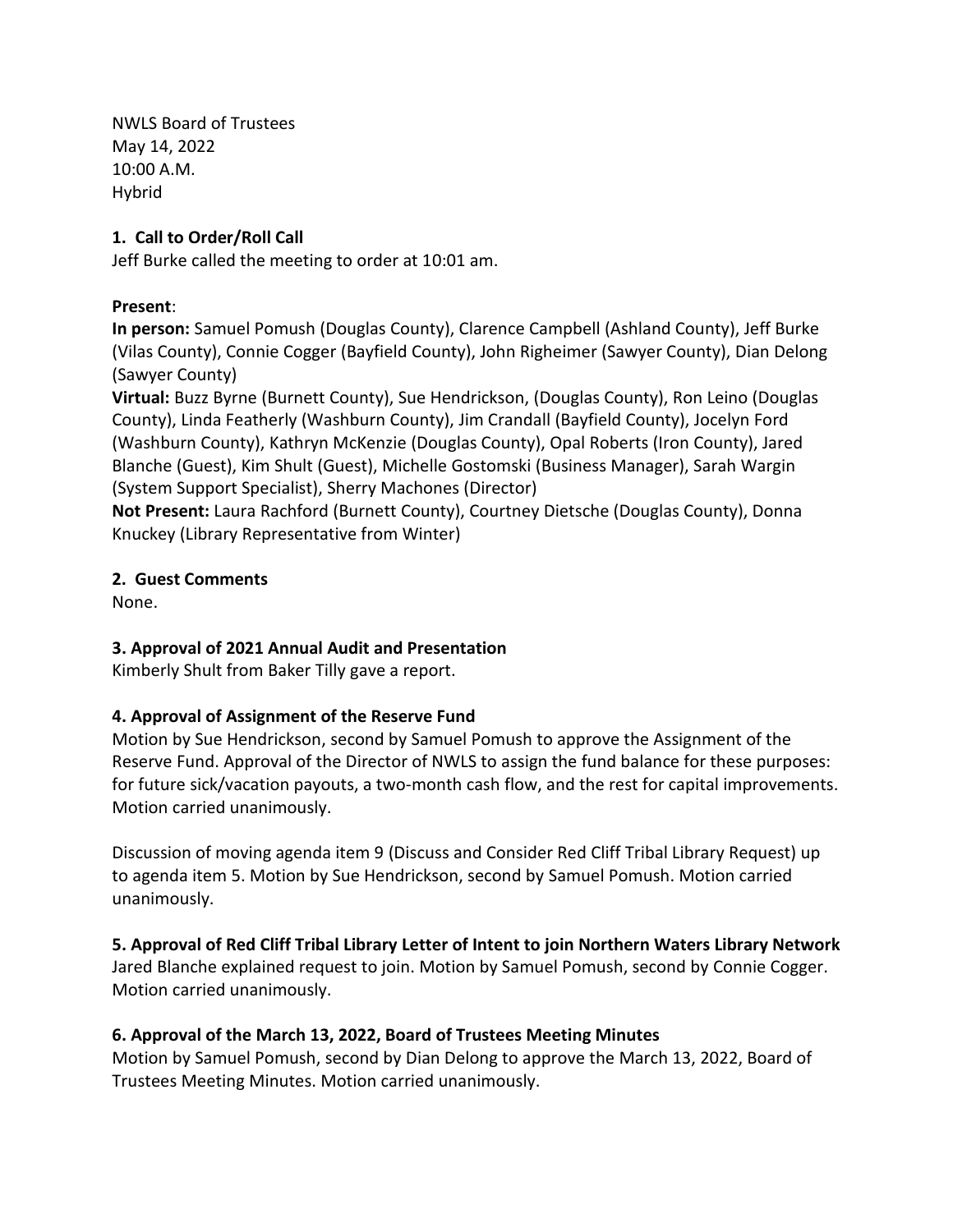# **7. Approval of March and April 2022 NWLS Expenditures and April Financial Statement and Budget Report**

Motion by Sue Hendrickson, second by Buzz Byrne to approve the March and April 2022 NWLS Expenditures. Motion carried unanimously.

# **8. Approval of Member County Appropriation Request**

Discussion by Sherry. Board intends to raise County Appropriation by 1% each year (based on previous year) for the next 3 years. Motion by Sue Hendrickson, second by Buzz Byrne, to accept the Member County Appropriation Request. Motion carried unanimously.

# **9. Approval of 2022 LSTA Grant Applications – Improved Discovery Solutions**

Discussion of Improved Discovery Solutions- Cooperative Cataloging grant by Sherry. Motion by Sue Hendrickson, second by Kathryn McKenzie, to accept the Cooperative Cataloging Grant Application. Motion carried unanimously.

Discussion of ILS Exploration Project by Sherry. Motion by Sue Hendrickson, second by Samuel Pomush, to accept the ILS Exploration Project. Motion carried unanimously.

# **10. Director's Report**

# **Updates from member libraries:**

- Shelly Knack, Director of the Presque Isle Public Library, will be the new Director of the Land O' Lakes Public Library in June.
- Lynett Yoerg will be continuing as the Director in Grantsburg.
- Sherill Summer is the new librarian at the Larsen Family Public Library in Webster.

# **Updates from the system:**

Technology Update:

- The end of support for Microsoft Office 2013 will be (4/11/23), we are actively upgrading libraries running this version to newest Office 2021 version.
- Helpdesk tickets: From 3/3/22-5/5/22 we had a total of 282 tickets.
- Ecommerce vendor has changed to new PayPal Pay Flow Gateway for bill payment.
- Spring Dell order has been completed.
	- o Working on secure wiping devices that are end of use.
	- o Spring recycling pickup date to be scheduled soon.
- We are working towards consistency for standards and procedures across all NWLS public libraries technology.
- We continue working with the ILS (Integrated Library System) Exploration Workgroup and looking at potential other ILS vendors/system ILS mergers.
- LEANWI Partnership Updates
	- o Princh Printing Solution
		- Mobile and public PC printing services installations have been completed for libraries that have shown interest. This allows patrons to be able to print remotely and mobile from a patron owned device. This service also allows libraries to take credit cards as an option for payment.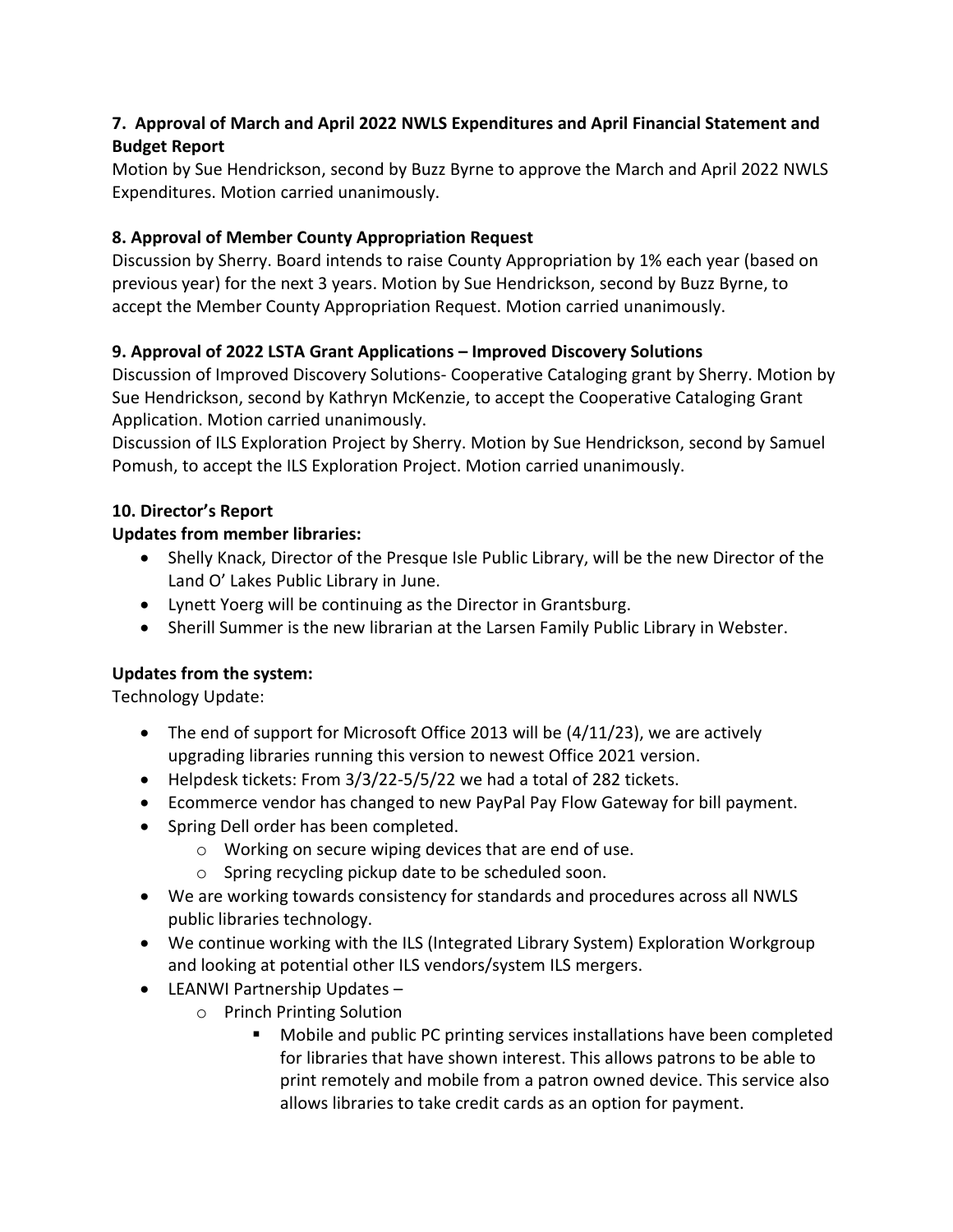- LSTA funds were used to cover the cost of this service to LEANWI libraries for 5-year terms.
- o Library Location migrations to WiscNet RDC (Regional Data Center)
	- The last in-house servers housed in the NWLS office have been migrated to RDC.
	- The wireless network equipment has been migrated to LEANWI controller.
	- We still need to coordinate with RDC, IFLS, WVLS, TEACH, BadgerNet, and WiscNet on moving NWLS headend Internet connection to RDC location.
		- Combining these connections will allow NWLS to save \$4,500 because of no need to purchase the routing device that is end-oflife required by WiscNet.
- $\circ$  Purchased 240 mobile wireless devices/plans with the Kajeet management service using ECF (Emergency Connectivity Fund) program. Each library, if interested, would receive at least two mobile hotspots each to be checked out for patron use. Currently working on procedures, policies, and documentation templates as well as configuring the devices/admin dashboard panels.
- o Researching new router replacement models to be covered by future LSTA funds for each NWLS library. A possible 2023 project.
- ILS Update:
	- o We answered 47 ILS helpdesk tickets last month.
	- o Since we started Centralized catalogers have cataloged over 3000 bib records.
	- $\circ$  In addition to working on ILS exploration and ILS merger grants, we are working hard on an Ideas in Action Grant, and assisting the NWLN Funding formula and Digital Services committees.
- Inclusive Services Update:
	- $\circ$  I shared an Inclusive Services Update with member libraries in April and May.
	- $\circ$  The April update highlighted the International Transgender Day of Visibility and included resources about digital equity, ALA accessibility grants for small and rural libraries, and a report on library broadband services during the pandemic. Inclusive continuing education opportunities were shared along with topical news stories and the monthly list of diverse holidays.
	- $\circ$  The May update highlighted Mental Health Awareness month and included resources from the WI State Superintendent on equity, diversity, and inclusion along with ALA's list of inclusive financial literacy books for youth, and a source for diverse presentation images. Inclusive continuing education opportunities were shared along with topical news stories and the monthly list of diverse holidays.
- Continuing Education Update:
	- $\circ$  The following webinars for 2022-23 are scheduled and/or in the planning stages:
		- Tech Days (Virtual): September 202-21
		- Wisconsin Trustee Training Week (Virtual): August 22-26